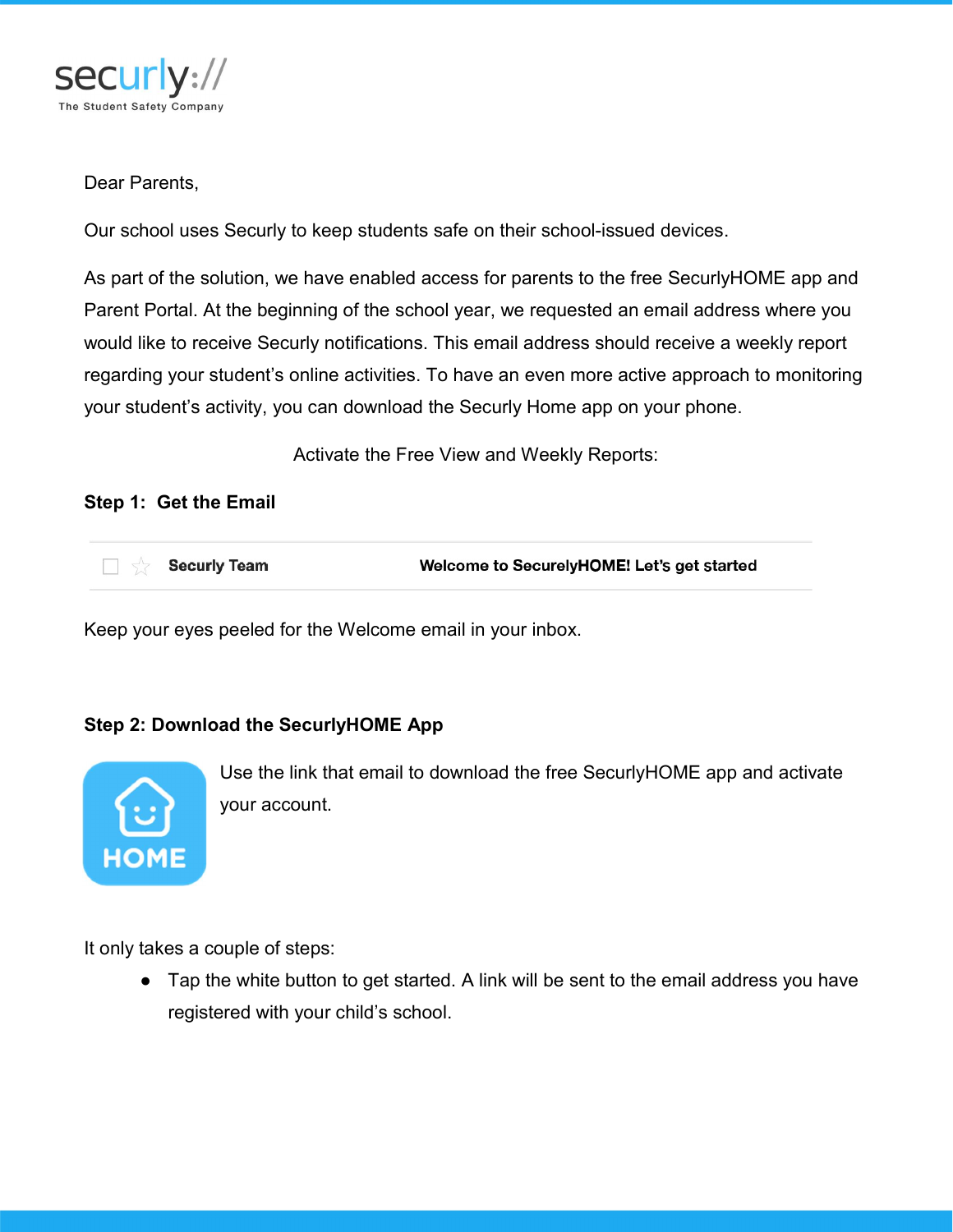



● Once you've clicked the link, you'll be taken into the SecurlyHOME App. Your account is ready to go! You'll start receiving weekly email updates about your child's online activity.

## Step 3: Explore and Configure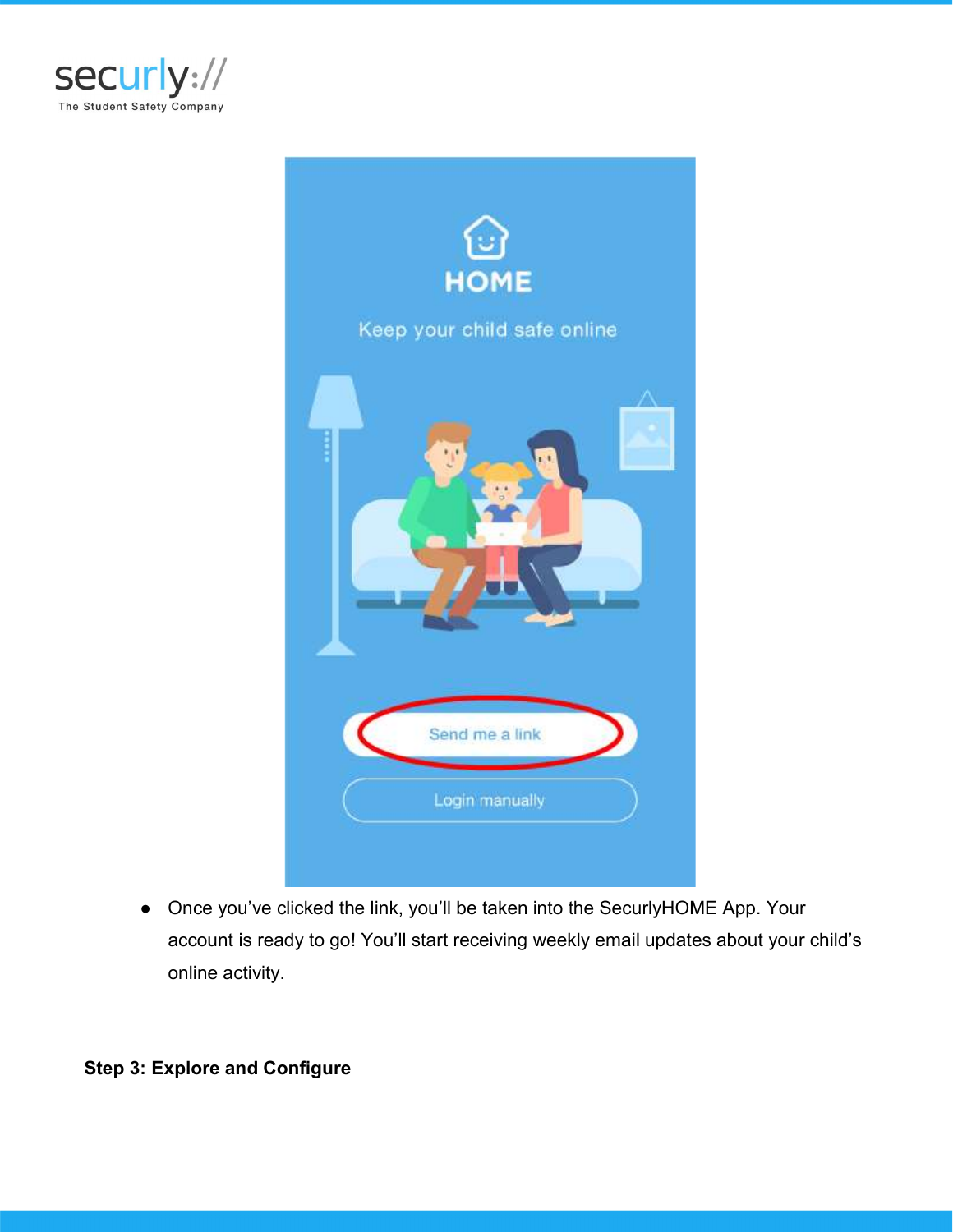

SecurlyHOME lets you access your account information from anywhere, in real-time.

1. Get Started



Navigate and explore different views into your child's online safety

# 2. Activity



Get a real-time view of your child's online activity